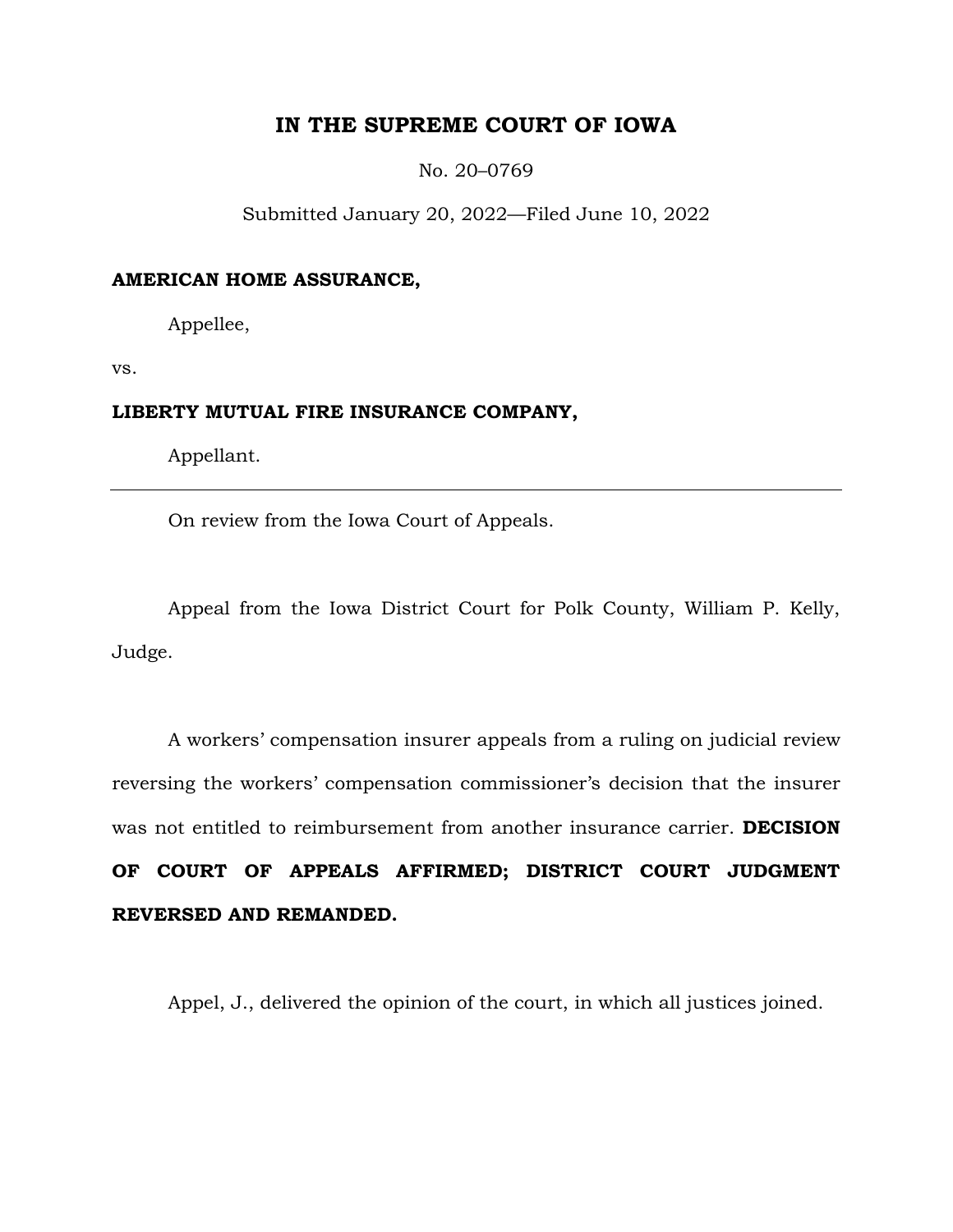Benjamin T. Erickson (argued) and Andrew D. Hall of Grefe & Sidney, P.L.C., Des Moines, for appellant.

Aaron T. Oliver (argued) of Hansen, McClintock & Riley, Des Moines, for appellee.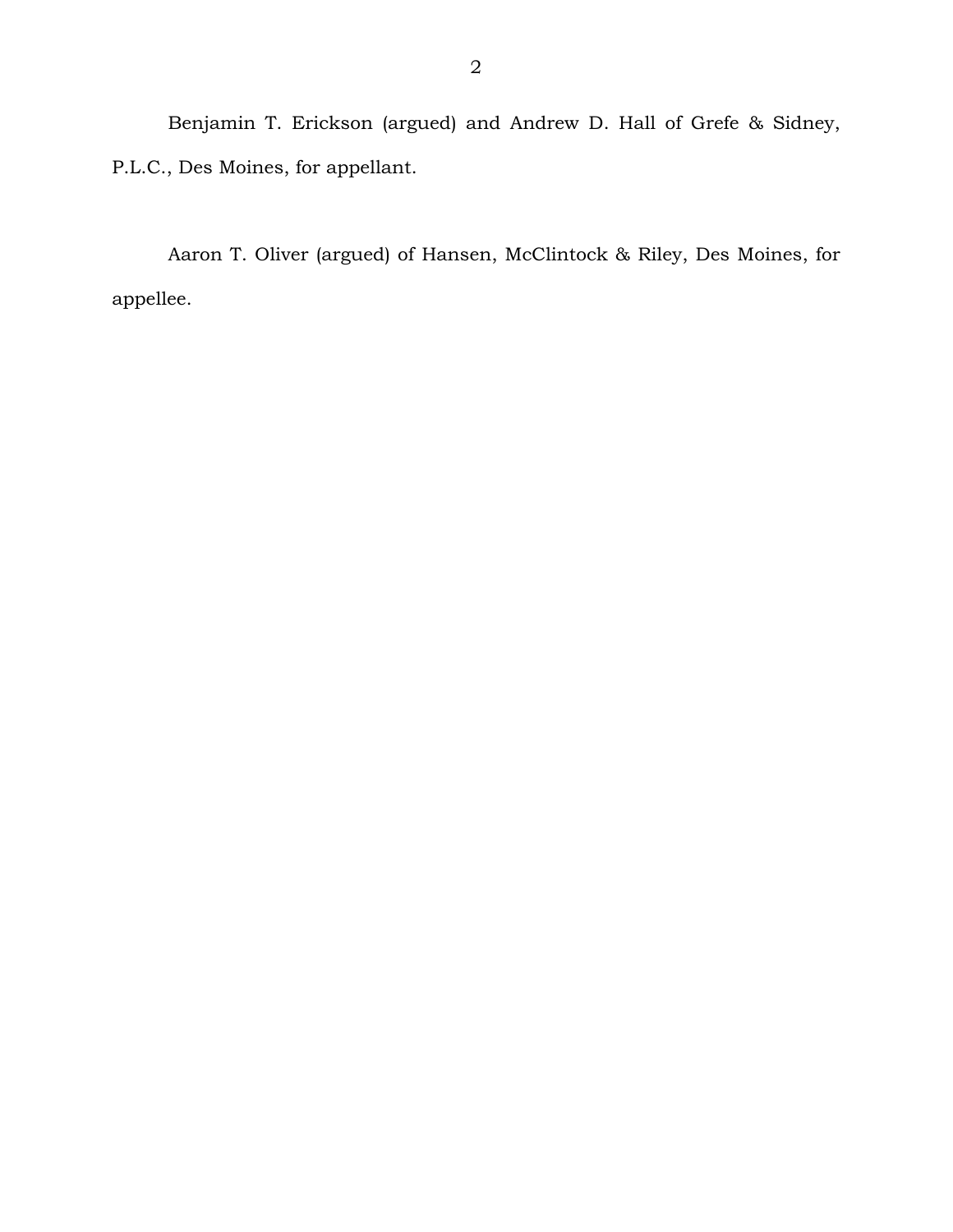#### **APPEL, Justice.**

In this appeal, American Home Assurance, a workers' compensation insurance carrier, paid benefits to an employee injured in June 2008 pursuant to an arbitration award. American Home did not file a notice prior to the arbitration that, pursuant to Iowa Code section 85.21 (2016), it was paying the claim subject to a potential coverage issue. By 2013, American Home paid all the benefits owed to the employee under the arbitration award.

In 2016, however, the employee filed a petition to reopen the case. After the petition to reopen was filed, American Home filed a notice under Iowa Code section 85.21 seeking reimbursement of benefits paid to the employee on the ground that on the date of injury Liberty Mutual Fire Insurance Company was providing the employer with workers' compensation coverage.

The parties filed cross-motions for summary judgment on the reimbursement question. The deputy workers' compensation commissioner concluded that American Home was entitled to make a retroactive claim for reimbursement of benefits paid. The commissioner reversed, holding that in order to be entitled to reimbursement, American Home was required to file notice under Iowa Code section 85.21 before the arbitration proceeding. Because American Home did not file such a notice, the commissioner reasoned that the company could not years later seek to be reimbursed for benefits paid pursuant to the arbitration order.

American Home filed a petition for review of agency action in district court. The district court reversed the commissioner. The district court concluded that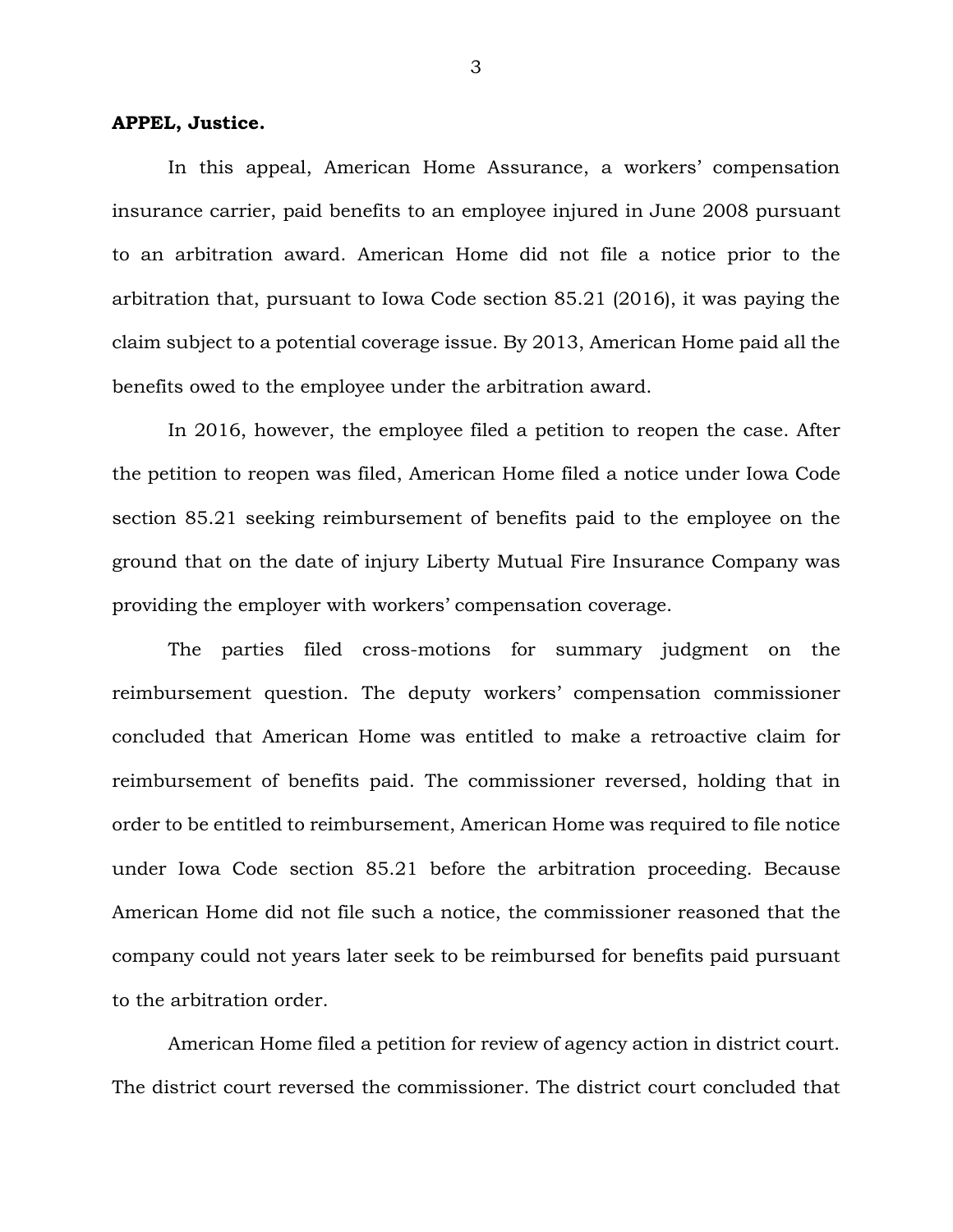Iowa Code section 85.21 gave the commissioner broad power to order reimbursement and that the broad powers were not time-limited in the statute.

Liberty Mutual appealed. The court of appeals, agreeing with the commissioner, reversed. We granted further review. For the reasons expressed below, we reverse the judgment of the district court.

# **I. Factual Background and Proceedings.**

An employee filed a workers' compensation claim against an employer for injuries allegedly sustained on November 15, 2007, while the employee was on the employer's jobsite. The employee later amended the petition, alleging an injury date of June 30, 2008. After an arbitration hearing, the deputy workers' compensation commissioner found the injury occurred on June 16, 2008. The deputy commissioner ordered the employer and its apparent insurer, American Home, to pay the claimant 125 weeks of permanent partial disability benefits. The commissioner affirmed the award on appeal. American Home commenced making weekly payments. American Home made its final payment to the claimant in 2013.

In 2016, the claimant filed a petition to reopen his case. After the petition to reopen was filed, American Home discovered it was not the insurer when the claimant's injury occurred. As a result, American Home filed with the commissioner an "Application and Consent Order for Payment Benefits Under Iowa Code Section 85.21."

The deputy commissioner granted the application on January 3, 2017. The deputy's order granted American Home the ability to petition or intervene in the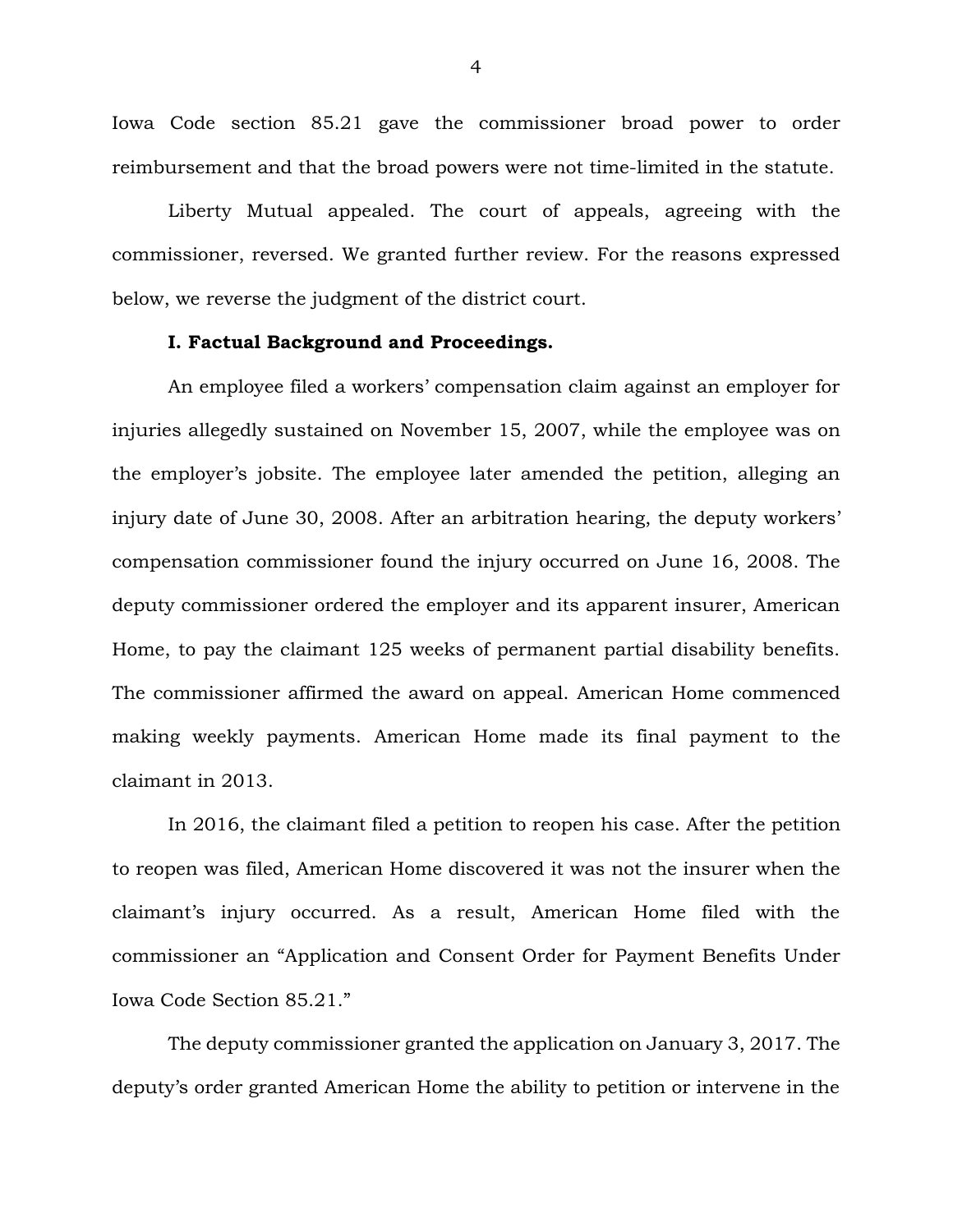proceedings before the agency and seek a determination of which insurer was liable for the claim. Shortly thereafter, American Home filed a petition for contribution under Iowa Code section 85.21, seeking reimbursement from Liberty Mutual. American Home claimed that Liberty Mutual, and not American Home, provided the employer with workers' compensation coverage at the time of the worker's compensable injury.

Liberty Mutual filed a motion for partial summary judgment with the workers' compensation commissioner. Liberty Mutual asserted that American Home could only seek reimbursement from a third party for benefits paid after a consent order pursuant to Iowa Code section 85.21 was entered. Such an order, according to Liberty Mutual, was not entered in the present case until January 3, 2017; thus, Liberty Mutual argued that American Home was not entitled to any benefits paid prior to that date.

American Home filed a cross-motion for summary judgment. American Home requested a determination that Liberty Mutual owed contribution for benefits paid in the past by American Home and for any future benefits. The deputy workers' compensation commissioner determined American Home was entitled to "contribution for benefits paid, at any time, in connection with [the claimant's] June 16, 2008 work injury."

On intra-agency appeal, the commissioner by delegation disagreed with the deputy commissioner and reversed the determination that American Home was entitled to reimbursement for benefits paid before January 3, 2017. The commissioner relied on the language of Iowa Code section 85.21 and concluded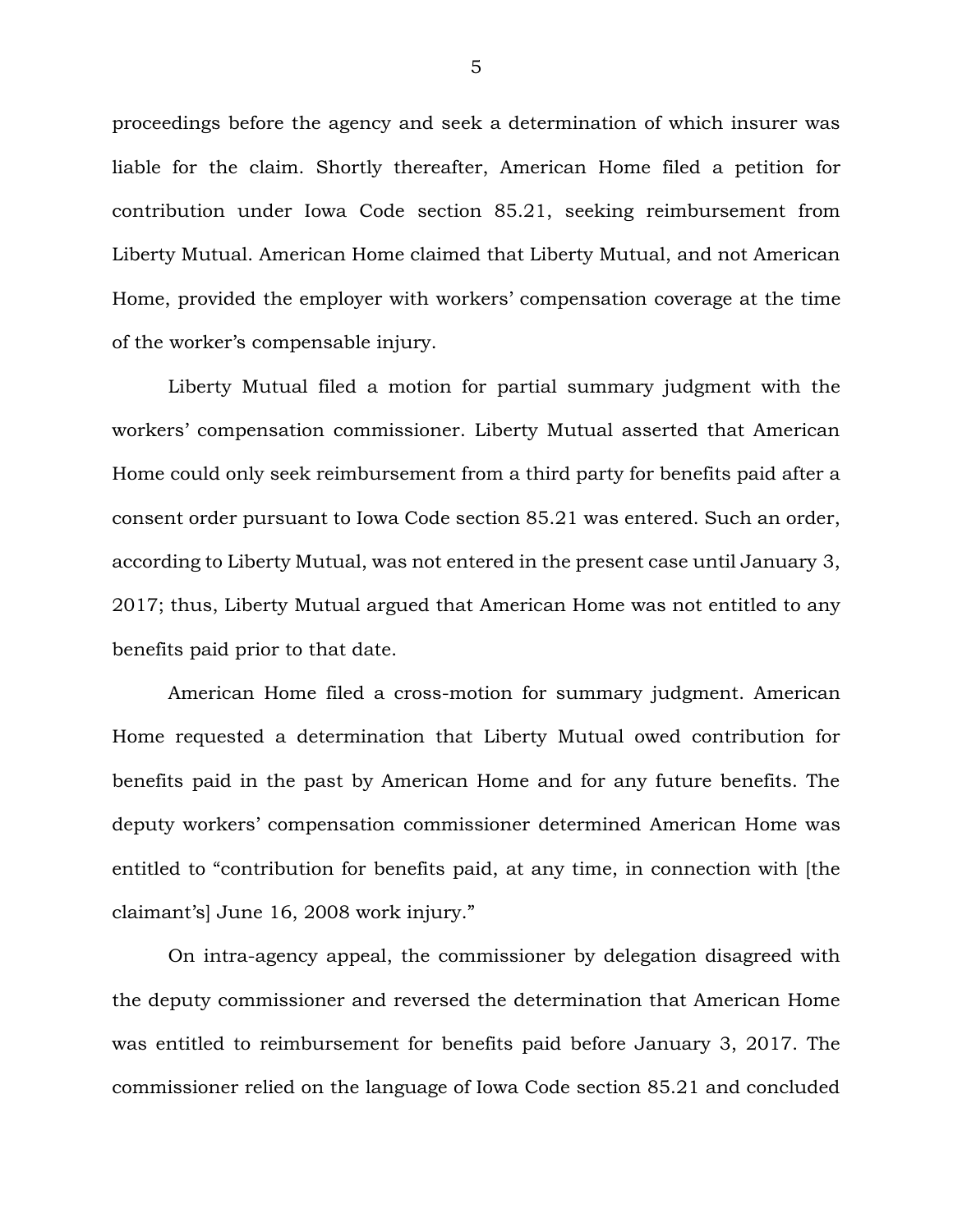Liberty Mutual was not liable for contribution to American Home for benefits paid before the consent order.

American Home filed a petition for judicial review. The district court reversed the agency's final decision and sustained American Home's motion for summary judgment. According to the district court, Iowa Code section 85.21 vests broad authority in the commissioner to enter orders of reimbursement and that authority is not time-limited by the text of the statute.

Liberty Mutual appealed. We transferred the case to the court of appeals. The court of appeals reversed the district court's ruling. The court of appeals held that the commissioner's decision limiting American Home's reimbursement claim to benefits paid after it sought and obtained an Iowa Code section 85.21 order was consistent with past precedents and represented a sound interpretation of the statute.

We granted further review. We now affirm the decisions of the commissioner and the court of appeals and reverse the judgment of the district court.

## **II. Standard of Review.**

 Iowa Code section 17A.19(1) permits parties who are "aggrieved or adversely affected by any final agency action" to seek judicial review. *See Des Moines Area Reg'l Transit Auth. v. Young*, 867 N.W.2d 839, 841–42 (Iowa 2015). The standard of review applied to an agency's determination of legal issues depends upon whether this court gives deference to interpretations of law by the agency. "When discretion has been vested in the commissioner, 'we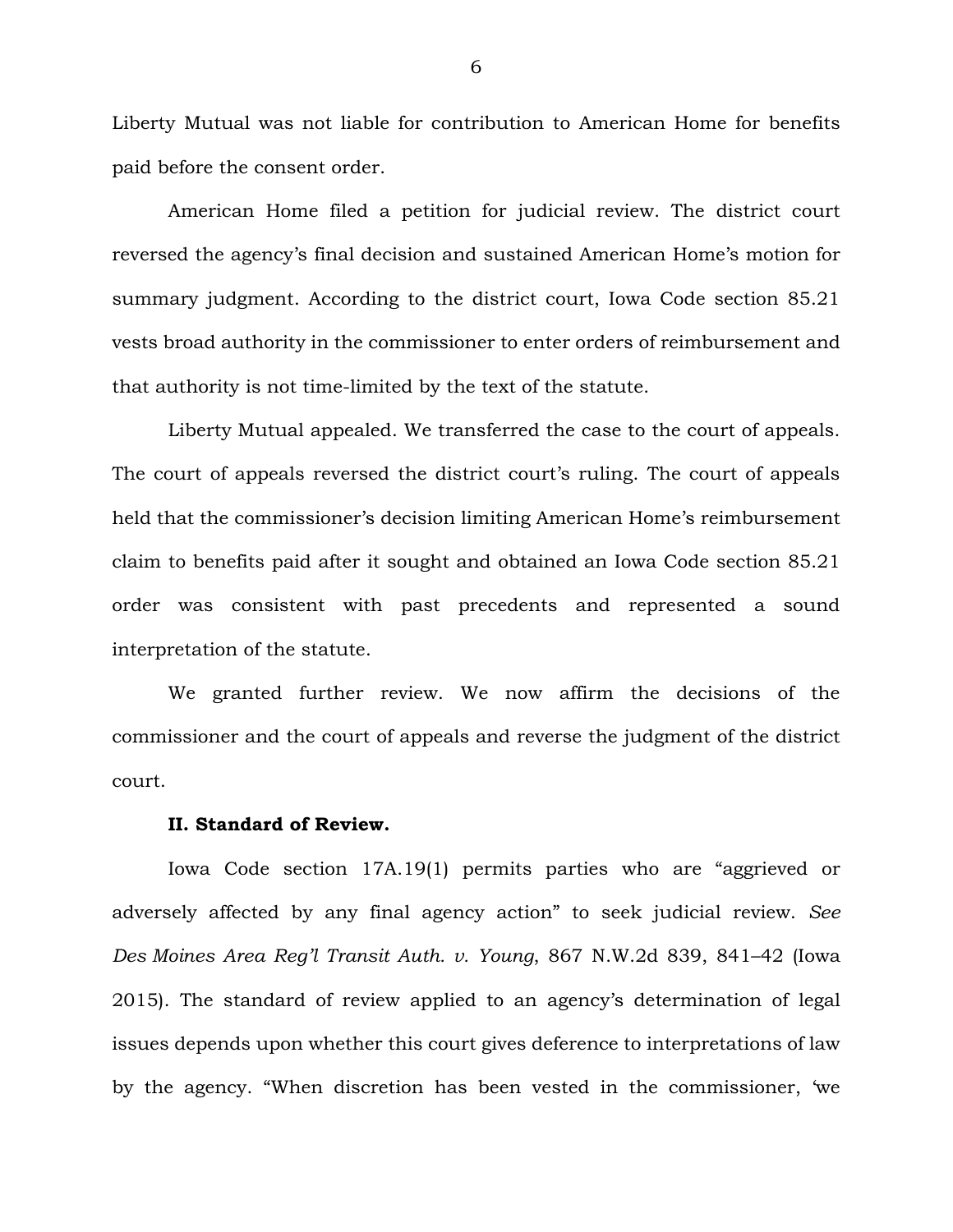reverse only if the commissioner's application was "irrational, illogical, or wholly unjustifiable." ' " *Id.* at 842 (quoting *Larson Mfg. Co. v. Thorson*, 763 N.W.2d 842, 850 (Iowa 2009)); *see* Iowa Code § 17A.19(10)(*l*). On the other hand, if discretion to interpret a statute has not been vested in the agency, our review is for errors at law. Iowa Code § 17A.19(10)(*c*).

We have noted that "[i]n recent years, [this court has] repeatedly declined to give deference to the commissioner's interpretations of various provisions in chapter 85." *Iowa Ins. Inst. v. Core Grp. of the Iowa Ass'n for Just.*, 867 N.W.2d 58, 65 (Iowa 2015); *see also Warren Props. v. Stewart*, 864 N.W.2d 307, 311 (Iowa 2015) (recognizing that "the legislature has not vested the commissioner with the authority to interpret" Iowa Code chapter 85). This court will consider "the precise language of the statute, its context, the purpose of the statute, and the practical considerations involved." *Mosher v. Dep't of Inspections & Appeals*, 671 N.W.2d 501, 509 (Iowa 2003) (quoting Arthur E. Bonfield, *Amendments to Iowa Administrative Procedure Act (1998), Report on Selected Provisions to Iowa State Bar Association and Iowa State Government* 63 (1998)). As will be seen below, the question of standard of review has no impact on this case as even if we engage in de novo review, we would reverse the district court and affirm the approach of the commissioner.

## **III. Discussion.**

**A. Overview of Iowa Code Section 85.21.** This case involves Iowa Code section 85.21. This prolix provision states that an insurance carrier may seek a consent order and pay benefits to an injured worker while reserving the right to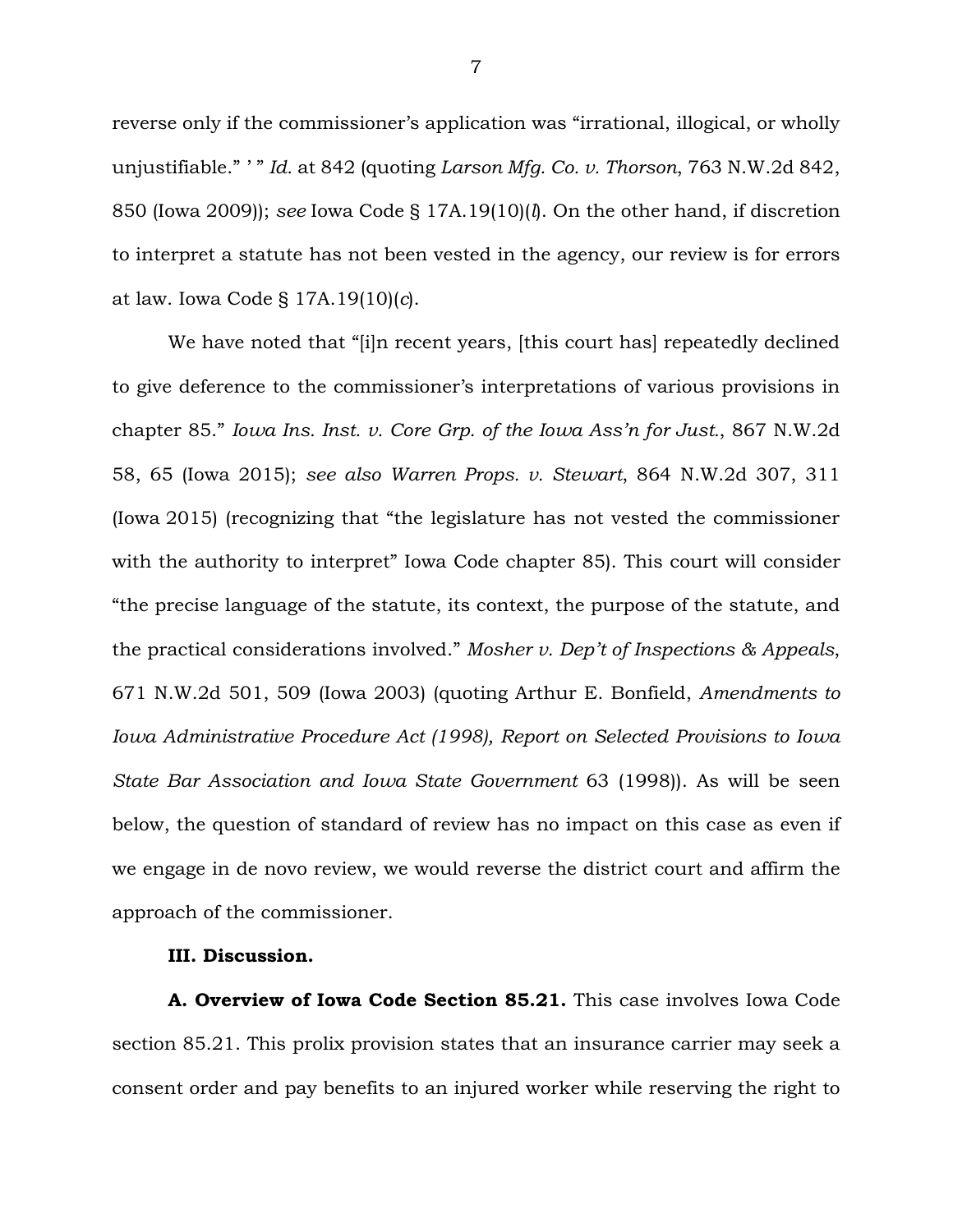seek indemnity or contribution from another carrier. *Id.* Specifically, the statute provides:

1. The workers' compensation commissioner may order any number or combination of alleged workers' compensation insurance carriers and alleged employers, which are parties to a contested case or to a dispute which could culminate in a contested case, to pay all or part of the benefits due to an employee or an employee's dependent or legal representative if any of the carriers or employers agree, or the commissioner determines after an evidentiary hearing, that one or more of the carriers or employers is liable to the employee or to the employee's dependent or legal representative for benefits under this chapter or under chapter 85A or 85B, but the carriers or employers cannot agree, or the commissioner has not determined which carriers or employers are liable.

3. When liability is finally determined by the workers' compensation commissioner, the commissioner shall order the carriers or employers liable to the employee or to the employee's dependent or legal representative to reimburse the carriers or employers which are not liable but were required to pay benefits. Benefits paid or reimbursed pursuant to an order authorized by this section do not require the filing of a memorandum of agreement. However, a contested case for benefits under this chapter or under chapter 85A or 85B shall not be maintained against a party to a case or dispute resulting in an order authorized by this section unless the contested case is commenced within three years from the date of the last benefit payment under the order. The commissioner may determine liability for the payment of workers' compensation benefits under this section.

*Id.*

. . . .

**B. Positions of the Parties.** American Home argues that Iowa Code section 85.21 grants broad powers to the workers' compensation commissioner to resolve disputes between insurers regarding liability for workers' compensation benefits. American Home notes that in *Area Education Agency 7 v. Bauch*, this court held that the benefits of the workers' compensation law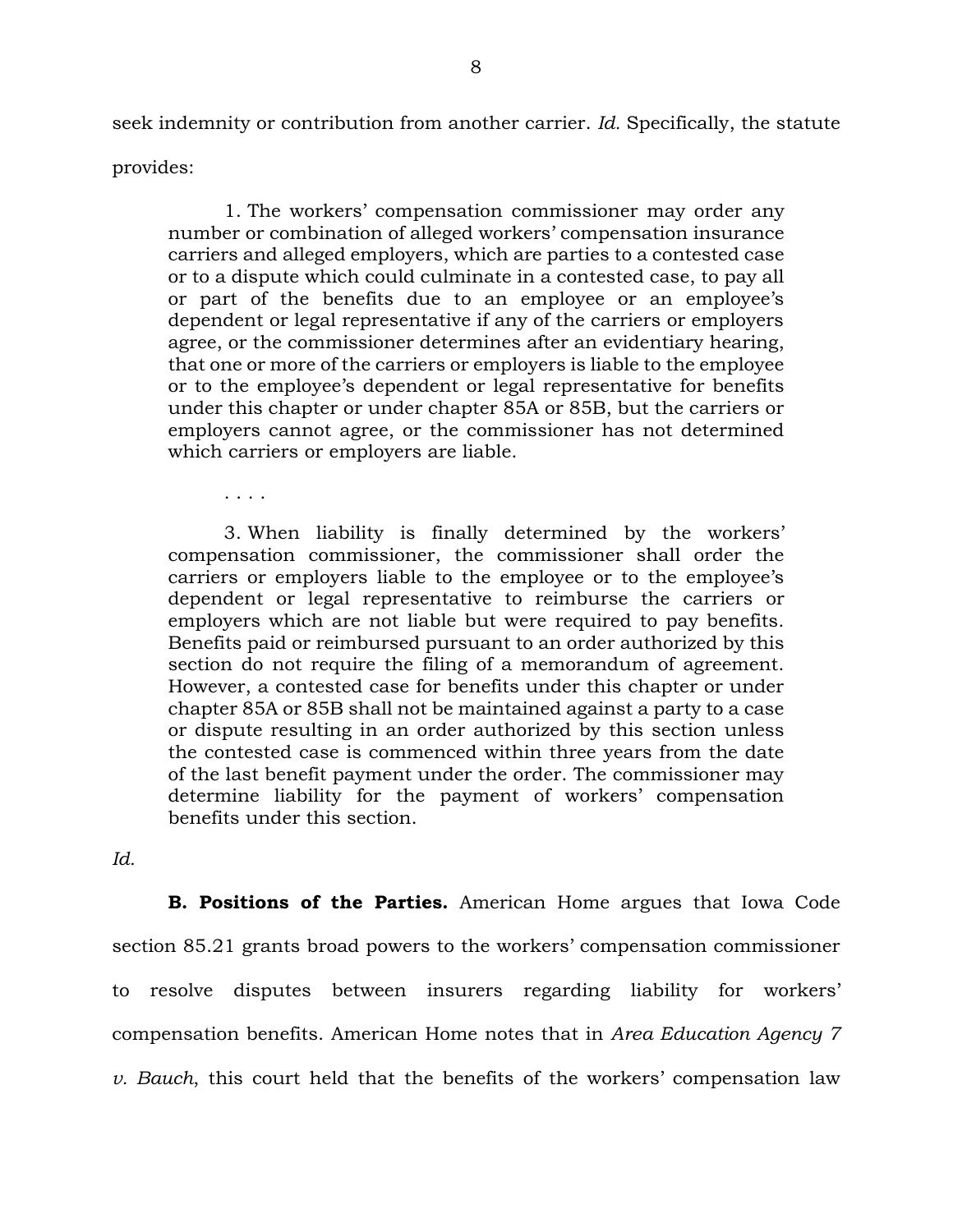should not be defeated by "reading something into it which is not there, or by a strained or narrow construction." 646 N.W.2d 398, 400 (Iowa 2002) (quoting *Thomas v. William Knudson & Son, Inc.*, 349 N.W.2d 124, 126 (Iowa Ct. App. 1984)). American Home argues that the district court was correct in stating that there is no provision within Iowa Code section 85.21 that limits the language or imposes time constraints when requesting reimbursement from another insurance carrier.

American Home further argues that the commissioner violated previous Iowa court decisions that held the commissioner has "comprehensive" authority under Iowa Code section 85.21 to apportion liability between insurers. *Zomer v. W. River Farms, Inc.*, 666 N.W.2d 130, 133 (Iowa 2003); *see also United Techs. Corp. v. Bahmler*, No. 01–1512, 2003 WL 553855, at \*5 (Iowa Ct. App. Feb. 28, 2003) (noting that section 85.21 "empowers the . . . commissioner to apportion liability between insurance carriers and to order reimbursement to any carrier that was not liable but was required to pay"). In *Second Injury Fund of Iowa v. Bergeson*, this court similarly determined that section 85.21 "gives the commissioner authority to order reimbursement where one party makes voluntary payment that ultimately the commissioner determines should have been paid by another party," though the opinion in that case does not answer the ultimate question of whether an insurer must seek reimbursement within a particular timeframe. 526 N.W.2d 543, 549 (Iowa 1995). American Home also cites to *Wilson Food Corp. v. Cherry* to argue that there is a long list of historical precedent under the Iowa workers' compensation statute that payments made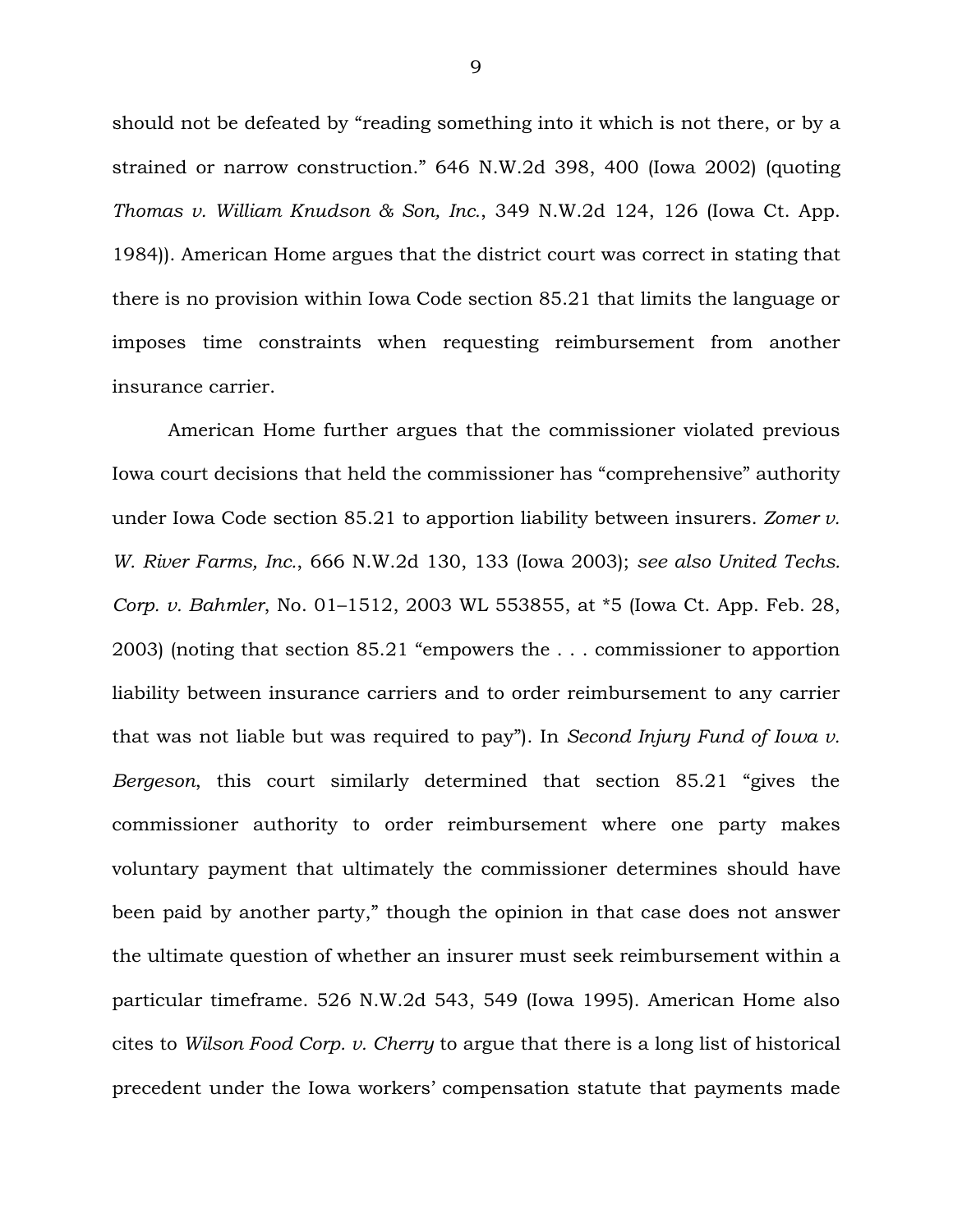by mistake are generally recoverable. 315 N.W.2d 756, 757–58 (Iowa 1982). American Home argues the commissioner should have exercised its authority in its favor in this case.

Liberty Mutual argues that Iowa Code section 85.21 is ambiguous but the commissioner has consistently held that a failure to seek an order under the statute prior to an evidentiary hearing is a bar to retroactive reimbursement. *See Arreola v. Bodeans Baking Grp. Holding, LLC*, Iowa Workers' Comp. Comm'n Nos. 5040956, 5040974, 2018 WL 1042709, at \*3–4 (Feb. 16, 2018) (collecting decisions). Liberty Mutual argues that this court has upheld the assertion that Iowa Code section 85.21 was designed to "encourage[e] the voluntary payment of benefits to the employee while the case is pending." *Second Inj. Fund of Iowa*, 526 N.W.2d at 549. Liberty Mutual argues that the district court's interpretation would cause unintended consequences that undermine this statutory design.

In interpreting Iowa Code section 85.21, the court of appeals agreed that the commissioner's authority is broad. The court of appeals, however, reasoned that the commissioner is not authorized to grant any reimbursement claim by an insurer without examining when the insurer filed its application for an order under section 85.21. The court of appeals noted that no caselaw cited by the parties answers the question as to whether mistaken payments that are later discovered can be reimbursed at any time after the arbitration award or expiration of the benefit payments. The court of appeals relied upon *Arreola v. Bodeans Baking Group Holding* and other agency authorities to conclude that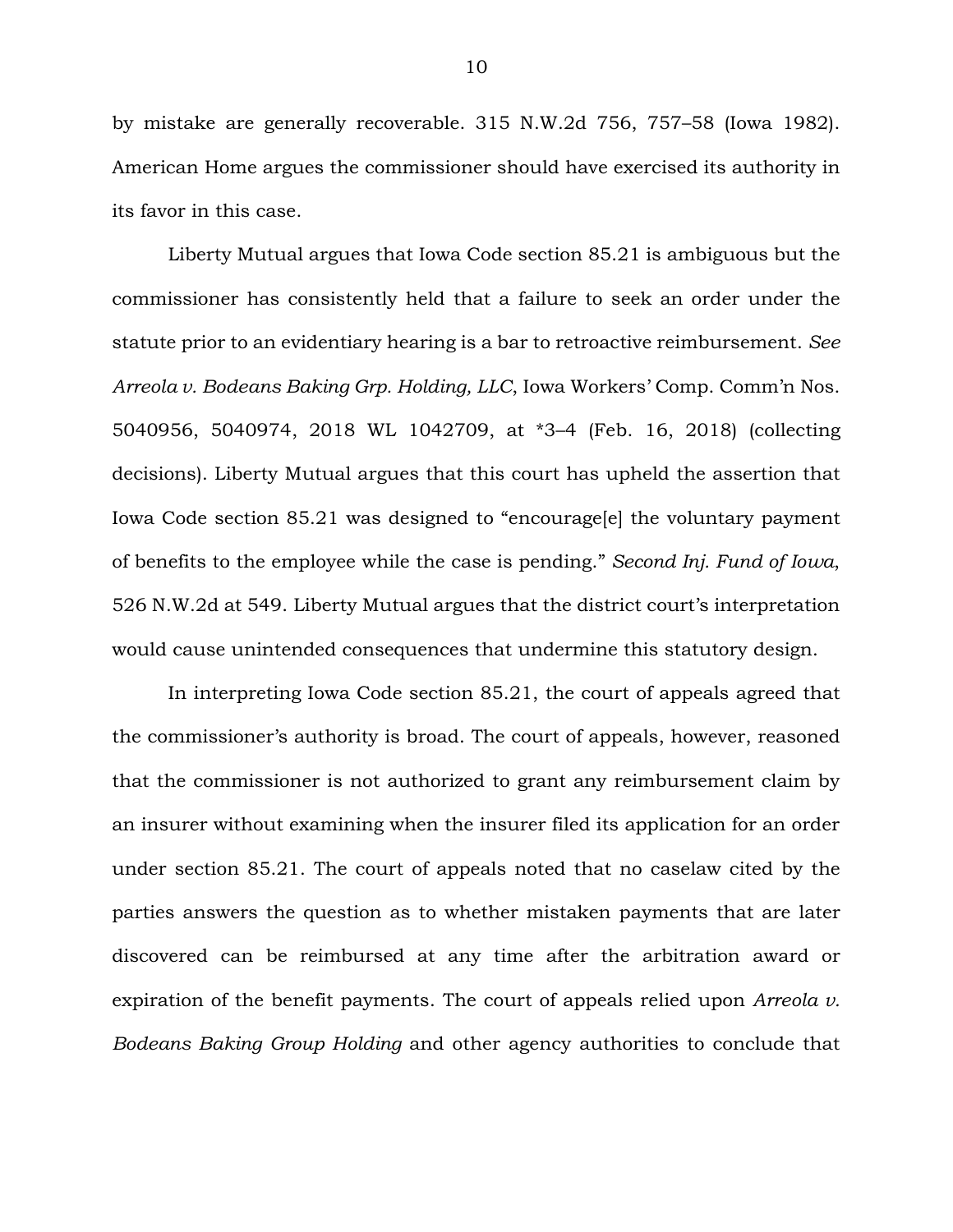Iowa Code section 85.21 limits American Home's reimbursement claim to benefits paid after it sought a consent order.

As will be seen below, although we analyze the problem differently than the court of appeals, we agree with the result.

**C. Discussion.** Iowa Code section 85.21 clearly vests broad authority in the commissioner to enter orders relating to the allocation of financial responsibility among insurers. *Zomer*, 666 N.W.2d at 133. Further, the statute gives the commissioner the power to order insurance carriers to reimburse an insurance carrier when both "are parties to a contested case or to a dispute which could culminate in a contested case." Iowa Code § 85.21(1). Conversely, the commissioner does not have the authority to order an insurance carrier to provide reimbursement if they are not a party to the contested case. *Hartman v. Clarke Cnty. Homemakers*, 520 N.W.2d 323, 326 (Iowa Ct. App. 1994).

No one disputes, however, that Iowa Code section 85.21 "creates the right to indemnification or contribution for a payor of benefits against another employer or its insurer who may be liable to the employee for all or part of the benefits paid by the payor." *United Fire & Cas. Co. v. St. Paul Fire & Marine Ins.*, 677 N.W.2d 755, 760 (Iowa 2004); *see Second Inj. Fund*, 526 N.W.2d at 549.

But this question is not about the authority of the workers' compensation commissioner to provide an indemnification or contribution remedy under Iowa Code section 85.21. The precise question here is whether the commissioner can require an insurance company to seek an order pursuant to section 85.21 prior to an evidentiary hearing in an arbitration proceeding. In other words, the sole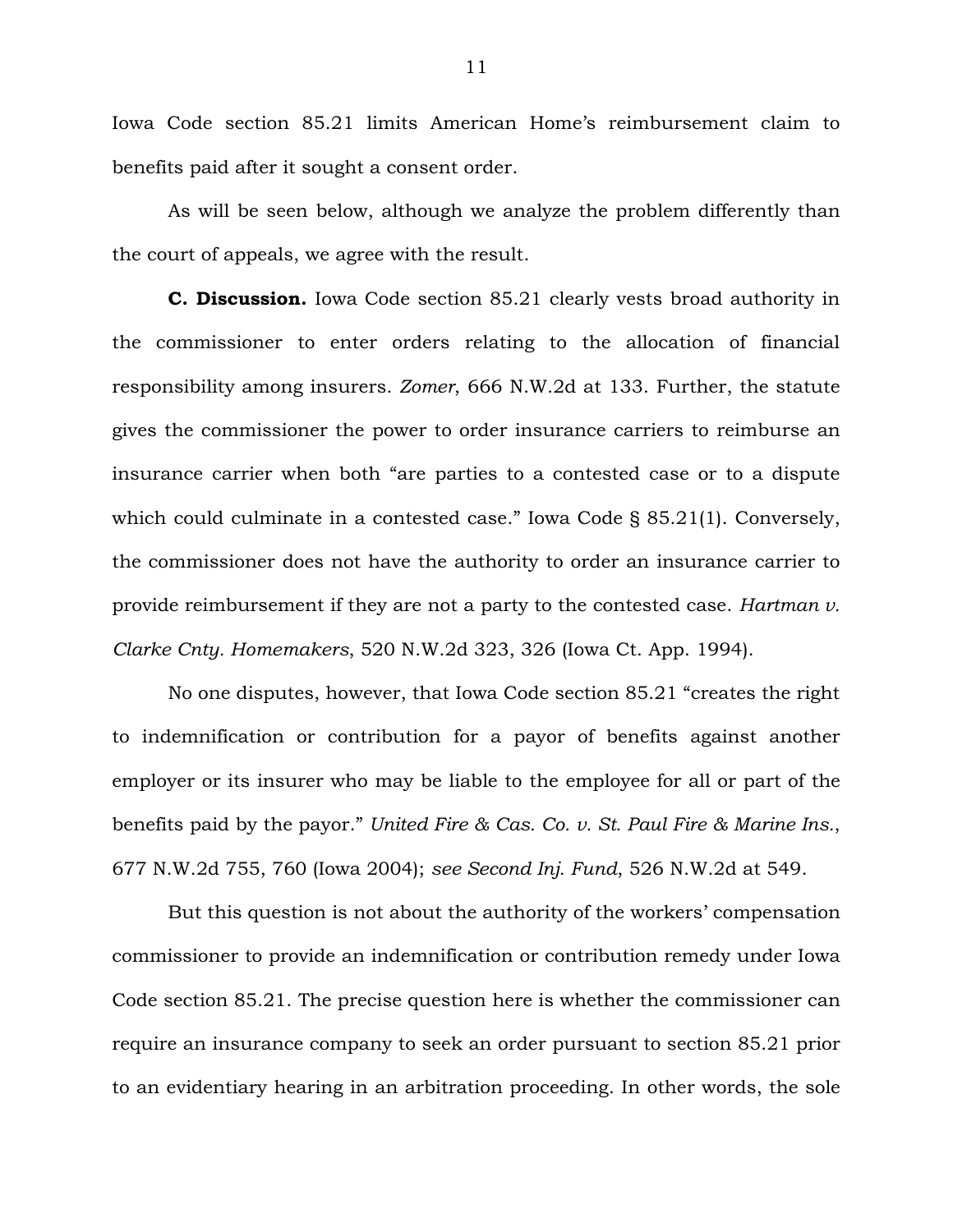issue this case presents is how the substantive right established by the legislature in Iowa Code section 85.21 may be procedurally asserted in a workers' compensation proceeding. Specifically, the question is whether the commissioner may employ a procedural device, akin to claim preclusion, on a claim by an insurance carrier for reimbursement pursuant to section 85.21.

The statute is silent on this procedural issue. That is hardly a surprise since the purpose of the statute was to create a substantive right, not to provide a detailed procedural framework on how that substantive right may be asserted and enforced before the commissioner.

A generally applicable requirement that an insurance company obtain an 85.21 consent order prior to an evidentiary proceeding is not unreasonable. Certainly the insurance carrier is in a position to know when its coverage is extended to an employer, and the carrier may discover the relevant date of injury in the arbitration proceeding. As pointed out by the commissioner in his decision on appeal in this case, "the insurer pled by the claimant will have had a full opportunity to conduct discovery, depose the necessary individuals, and investigate." The commissioner further observed that the requirement of seeking an 85.21 order prior to an evidentiary hearing discourages "drawn out or piecemeal litigation." Further, by structuring the procedures in this manner, the likelihood that the contribution issue can be resolved while matters are fresh is enhanced.

A review of agency precedent demonstrates that the commissioner has adopted the procedural rule as claimed by Liberty Mutual. The 1995 decision in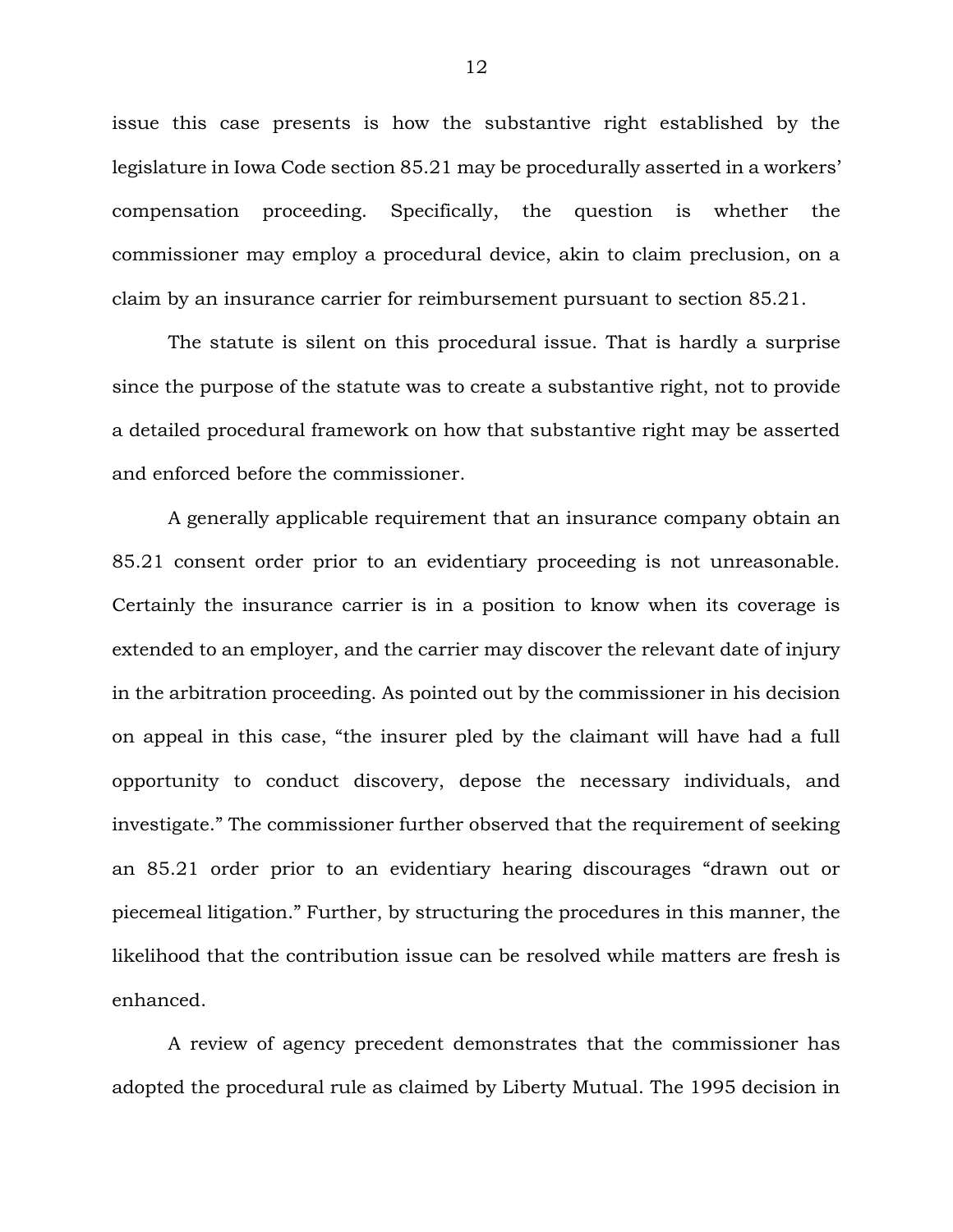*Van Dyk v. Hope Haven*, Iowa Workers Comp. Comm'n Nos. 1021846, 1030780 (Feb. 27, 1995), appears to be one of the first to address the procedural issue of whether an insurance company is required to obtain an order under Iowa Code section 85.21 prior to an evidentiary proceeding in order to assert rights of indemnification or contribution from other carriers. A deputy commissioner in that case held that section 85.21 "is intended to be prospective in nature" and that "retroactive contribution is not available" under the statute. *Id.*

Thereafter, the question appears to have been definitively determined in *Employers Mutual Casualty Cos. v. Van Wyngarden & Abrahamson*, Iowa Workers' Comp. Comm'n Nos. 1059572, 1059573, 1059574, 1011165 (June 20, 1998). In *Van Wyngarden*, the commissioner reviewed prior decisions and reaffirmed that an Iowa Code section 85.21 order must be obtained by a carrier prior to an evidentiary proceeding. *Id.* The "*Van Wyngarden* rule" has been applied in a number of subsequent decisions. *See, e.g.*, *Arreola*, 2018 WL 1042709, at \*3; *Dakota Truck Underwriters v. Cont'l W. Ins.*, Iowa Workers' Comp. Comm'n Nos. 5028722, 5028738, 2011 WL 13186195, at \*1 (Sept. 28, 2011); *Gardner v. Great River Med. Ctr.*, Iowa Workers' Comp. Comm'n Nos. 5018081, 5018082, 5018083, 2007 WL 1438516, at \*11 (Apr. 26, 2007); *Akers v. Woodmarc*, Iowa Workers' Comp. Comm'n Nos. 1124900, 5003252, 2002 WL 32125459, at \*5 (Feb. 6, 2002); *Mehmen v. Archer Daniels Midland*, Iowa Workers' Comp. Comm'n No. 1059955, 1999 WL 33619593, at \*6 (Dec. 30, 1999); *see also Va. Sur. Co. v. Kiowa Corp.*, Iowa Workers' Comp. Comm'n No. 1195075, 1999 WL 33619662, at \*4 (Apr. 22, 1999) (applying the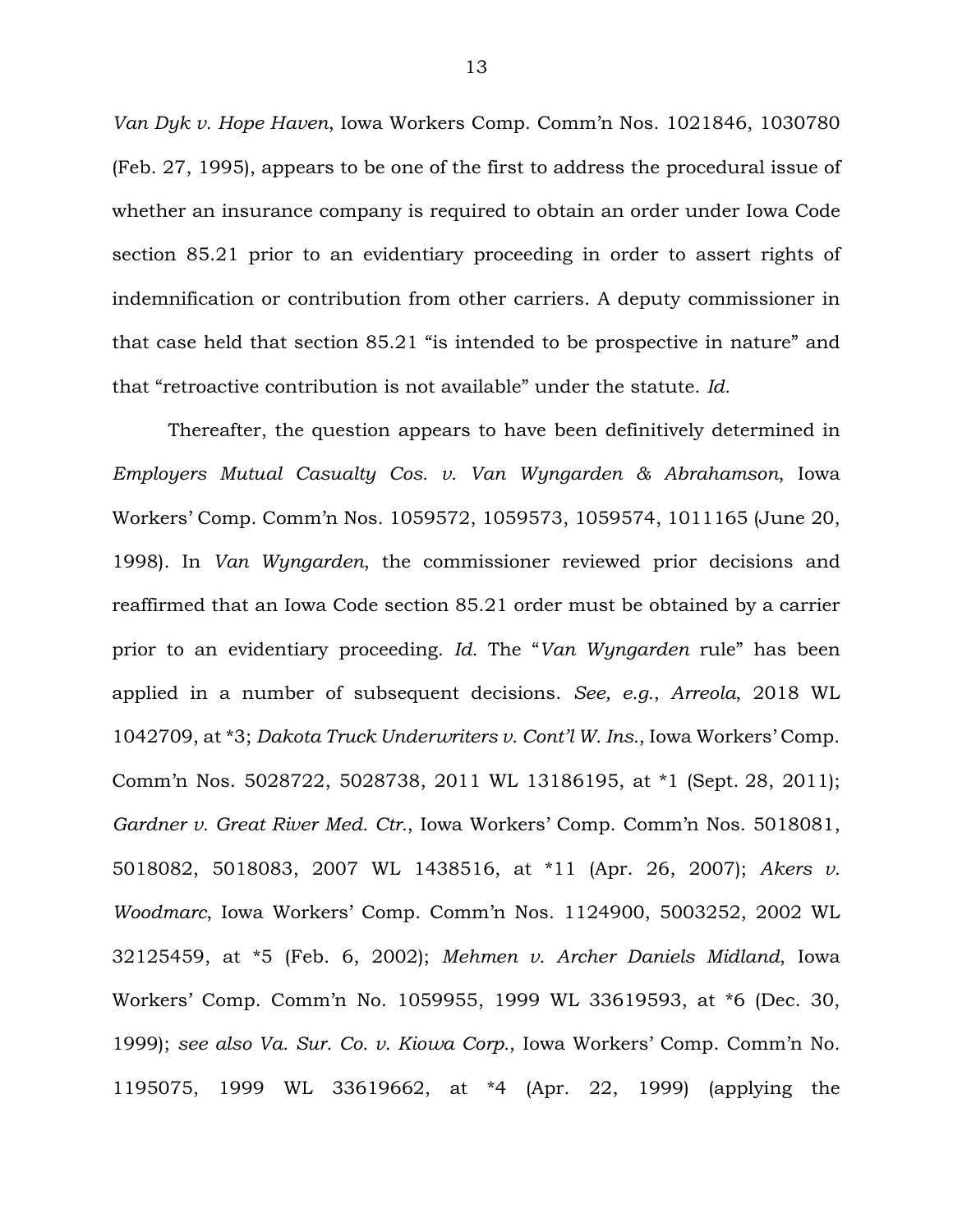*Van Wyngarden* rule but granting the insurer's request for reimbursement where the request was filed but not acted upon prior to the hearing date).

Conceivably, the commissioner might decide that there should be exceptions to the *Van Wyngarden* rule. In cases involving cumulative injury, for instance, the issue of coverage might be somewhat complex. In this case, however, American Home was not blindsided by a late determination of the date of injury. The employee filed an amended claim in March 2011, about eight months before the evidentiary hearing in the case. In that amendment, the claimant asserted that the date of injury was June 30, 2008, well outside the period of coverage provided by American Home.

At the bottom, we conclude the commissioner may require that insurance carriers obtain a reimbursement order pursuant to Iowa Code section 85.21 prior to an evidentiary hearing in order to seek indemnity or contribution from another carrier. The procedural question is not controlled by the substantive provisions of section 85.21. Instead, the commissioner has simply established, through the *Van Wyngarden* adjudication, a rule of procedure for handling section 85.21 claims. As a result, even if we engage in de novo review, we conclude that the commissioner did not engage in an "erroneous interpretation" by recognizing the *Van Wyngarden* procedural rule and applying it in this case. Iowa Code § 17A.19(10)(*c*).

# **IV. Conclusion.**

For the above reasons, we reverse the decision of the district court and remand the case for entry of a judgment consistent with this opinion.